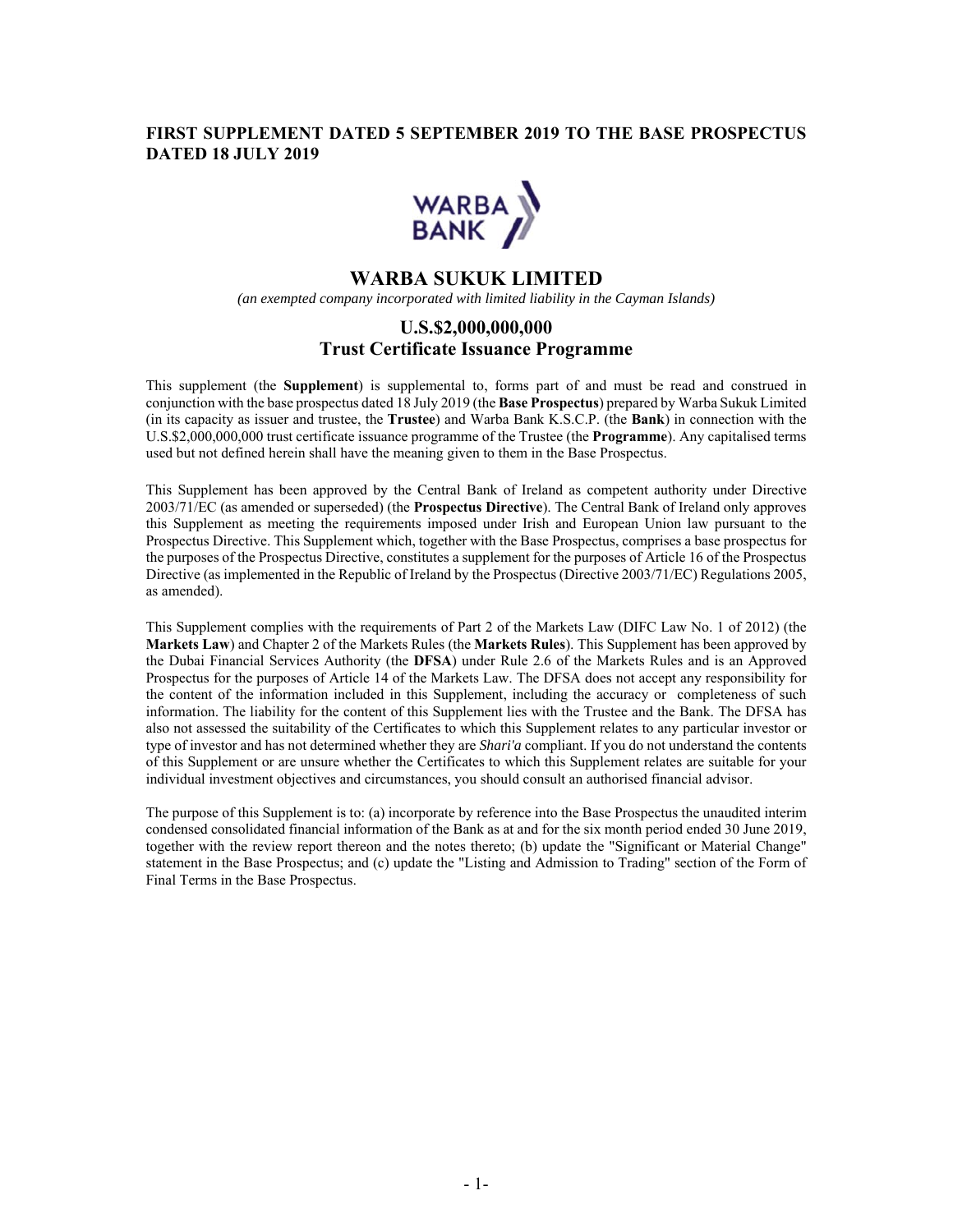#### **IMPORTANT NOTICES**

The Trustee and the Bank accept responsibility for the information contained in this Supplement. To the best of the knowledge of the Trustee and the Bank (each having taken all reasonable care to ensure that such is the case), the information contained in this Supplement is in accordance with the facts and does not omit anything likely to affect the import of such information.

Information which is updated by reference to one section of the Base Prospectus may be repeated or referred to in other sections of that document. Accordingly, to the extent that there is any inconsistency between: (a) any statement in this Supplement or any statement incorporated by reference into the Base Prospectus by this Supplement; and (b) any other statement in, or incorporated by reference into, the Base Prospectus, the statements in (a) above will prevail.

Save as disclosed in this Supplement, no significant new factor, material mistake or inaccuracy relating to the information included in the Base Prospectus which is capable of affecting the assessment of the Certificates issued under the Programme has arisen or been noted, as the case may be, since publication of the Base Prospectus.

Copies of this Supplement and the Base Prospectus can be: (a) viewed on the website of the Central Bank of Ireland at *www.centralbank.ie*; (b) viewed on the website of the DFSA at *www.dfsa.ae*; and (c) obtained from the specified office of the Principal Paying Agent.

This Supplement does not constitute an offer of, or an invitation by or on behalf of the Trustee, the Bank, the Arrangers or the Dealers to subscribe for, or purchase, any Certificates.

The Certificates have not been and will not be registered under the United States Securities Act of 1933, as amended (the **Securities Act**) or with any securities regulatory authority of any state or other jurisdiction of the United States. Certificates may not be offered, sold or delivered within the United States or to, or for the account or benefit of, U.S. persons (as defined in Regulation S under the Securities Act) except pursuant to an exemption from, or in a transaction not subject to, the registration requirements of the Securities Act and applicable state securities laws.